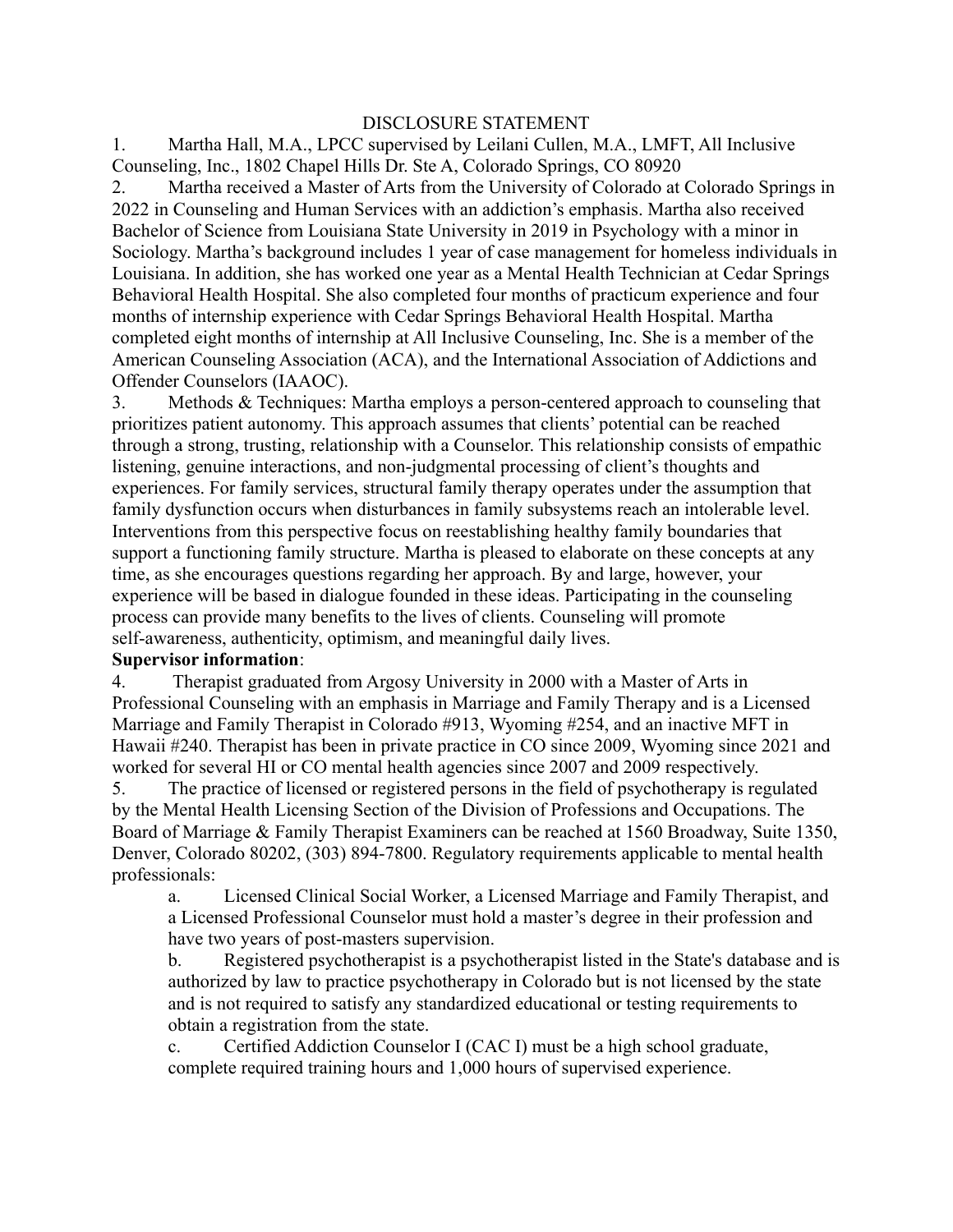d. Certified Addiction Counselor II (CAC II) must complete additional required training hours & 2,000 hours of supervised experience.

e. Certified Addiction Counselor III (CAC III) must have a bachelor's degree in behavioral health, complete additional required training hours and 2,000 hours of supervised experience.

f. Licensed Addiction Counselor must have a clinical master's degree and meet the CAC III requirements.

g. Licensed Social Worker must hold a master's degree in social work.

h. Psychologist Candidate, a Marriage and Family Therapist Candidate, and a Licensed Professional Counselor Candidate must hold the necessary licensing degree and be in the process of completing the required supervision for licensure.

i. A Licensed Psychologist must hold a doctorate degree in psychology and have one year of post-doctoral supervision.

6. CLIENT RIGHTS AND IMPORTANT INFORMATION

a. You are entitled to receive information from therapist about your therapy methods, techniques used, duration (if known), and fee structure.

b. You can seek a second opinion from another therapist or terminate therapy at any time.

c. In a professional relationship (such as ours), sexual intimacy is never appropriate and should be reported to the Board that licenses, registers, or certifies the licensee, registrant or certificate holder.

d. Generally speaking, the information provided by and to the client in a professional relationship with therapist is legally confidential and therapist cannot disclose the information without client's consent. **There are several exceptions to confidentiality which include:** (1) I am required to report any suspected/known incident of child abuse (even if victim is an adult now if there's knowledge/reason to believe that perpetrator is in position of trust (clergy, teacher, parent), or elder (70yo+) abuse or neglect to law enforcement, even if it's already been reported, so you have the option of choosing how much to disclose; (2) I am required to make reasonable and timely effort to report any serious threat of imminent physical violence against a specific person(s), including specific location/entity to law enforcement and to the person(s) threatened; (3) I may report to school/district and law enforcement an articulable and significant threat or substantial bodily harm against a school or occupants or exhibits such behaviors; (4) I am required to initiate a mental health evaluation of a client who is imminently dangerous to self or to others, or who is gravely disabled, as a result of a mental disorder, which may include a call to CO Crisis Support Line for a mobile evaluation which may result in a 72-hour hold, which I will not be liable for; (5) I am required to report any suspected threat to national security to federal officials; (6) I may be required by Court Order to disclose treatment information; and (7) I am urged to report to a county department reasonably believed or observed incidents or imminent risk of mistreatment (abuse, caretaker neglect and/or exploitation), and/or self-neglect of at-risk adults and elders (unable or lacks sufficient understanding or capacity to communicate responsible decision making or perform or obtain services needed for their health safety or welfare) not more than 24 hours after observation or discovery; IDD to law enforcement agency. You may read section 12-43-218, 18-3-401(3.5), 18-6.5-108, 19-3-304(1), 26-5-111, and 27-65-105 of the Colorado Revised Statutes C.R.S 25-1-802, and the HIPAA Privacy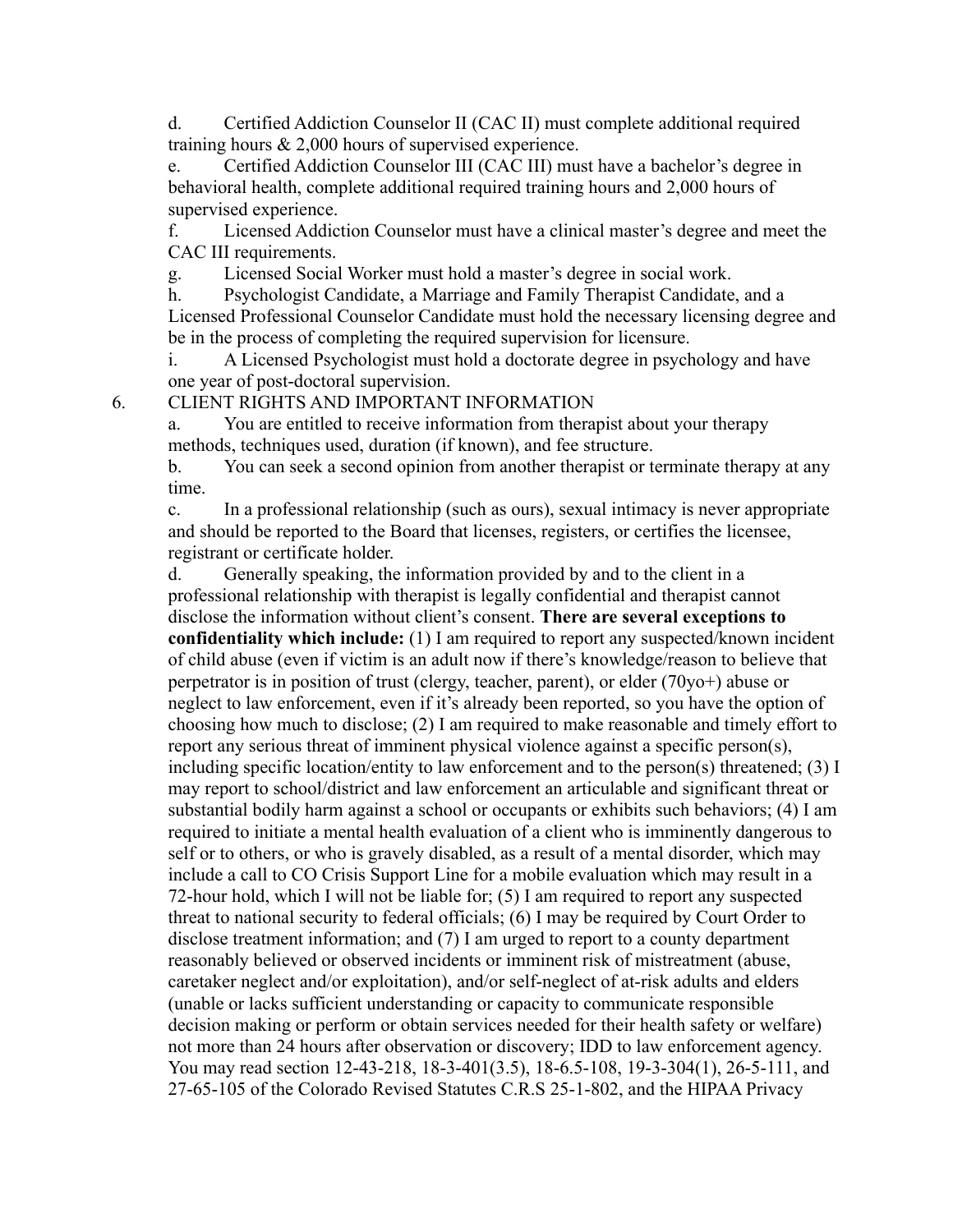Rule Federal law 45 C.F.R 164.501 for further details. If a legal exception arises during therapy, if feasible, you will be informed accordingly. The Mental Health Practice Act (CRS 12-43-101, et seq.) is available at:

http://www.dora.state.co.us/mental-health/Statute.pdf.

e. When I am concerned about a client's safety, it is my policy to request a Welfare Check through local law enforcement. In doing so, I may disclose to law enforcement officers information concerning my concerns. You consent to this practice, if it should become necessary.

f. Under Colorado law, C.R.S. 14-10-123.8, parents have the right to access mental health treatment information concerning their minor children, unless the court has restricted access to such information. If parents request treatment information from me, I may provide a treatment summary, in compliance with Colorado law and HIPAA Standards.

g. I agree not to record our sessions without your written consent; and you agree not to record a session or a conversation with me without my written consent.

h. To develop your goals and Treatment Plan and learn of the benefits and risks associated with the particular approach, and anticipated frequency, with no absolute guarantee of your desired results by your therapist as it is hard to predict the outcome of therapy.

i. To phone call therapist for any non-emergency reason during office hours: 8:00 a.m. to 4:00 pm. Messages will be returned by the end of the next business day. Therapist is not available on an emergency basis.

j. To text or email for scheduling purposes only. To protect your privileged and private confidential information by not texting or emailing it; it becomes a part of your legal medical record documented and archived in your chart. Emails are retained in the logs of your and my Internet service providers and available to be read by their system administrator(s). All of technology is not confidential and can be hacked into. To consent to sending and accepting texts you recognize the risk that information could be exposed to others when it appears on your phone. Fax is used to transmit and receive health information to and from requested parties with consent. I understand that AIC may contact me to provide appointment reminders or information about treatment alternatives or other health-related benefits and services that may be of interest to me.

k. AIC may keep and store client information electronically on AIC's laptop or desktop computers, and/or some mobile devices. In order to maintain security and protect this information, AIC may employ the use of firewalls, antivirus software, changing passwords regularly, and encryption methods to protect computers and/or mobile devices from unauthorized access. AIC may also remotely wipe out data on mobile devices if the mobile device is lost, stolen, or damaged. AIC may use electronic backup systems such as external hard drives, thumb drives, or similar methods. If such backup methods are used, reasonable precautions will be taken to ensure the security of this equipment and it will be locked up for storage. AIC uses a cloud-based service for storing or backing up information, Microsoft One Drive and Advanced MD EHR. AIC may maintain the security of the electronically stored information through encryption and passwords.

l. To leave your cell phone in your car to protect privacy in case of spyware vulnerabilities. To turn off GPS tracking on your device if you use location-based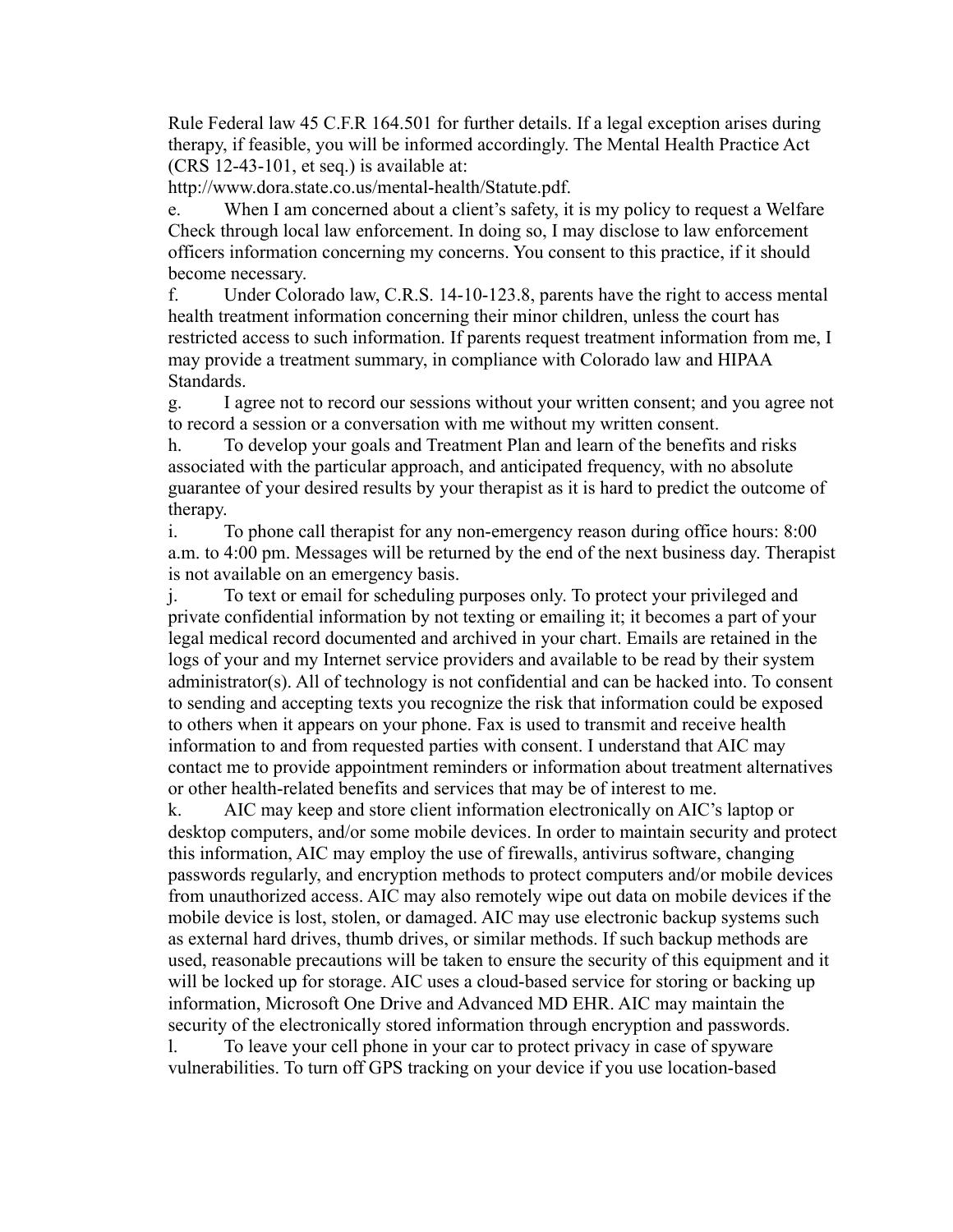services on your mobile phone. To not have sessions recorded by you, members, or therapist unless signed permission in writing is made in advance per session.

m. To know I do not accept friend or contact requests from current or former clients on any social networking site (Facebook, LinkedIn, etc) to avoid compromising confidentiality and to keep the boundaries of our therapeutic relationship so do not contact me these ways. I understand that AIC has a business social media account page. I understand that there is no requirement that I "like" or "follow" this page. I understand that should I "like" or choose to "follow" AIC's business social media page that others will see my name associated with "liking" or "following" that page. I understand that this applies to any comments that I post on AIC's page/wall as well. I understand that any comments I post regarding therapeutic work between my therapist and I will be deleted as soon as possible. I agree that I will refrain from discussing, commenting, and/or asking therapeutic questions via any social media platform. I agree that if I have a therapeutic comment and/or question that I will contact my therapist through the mode I consented to and not through social media. Know my listings on any site like square, yelp, etc. are not requests to add a review, testimonial, rating or endorsement.

n. To express yourself on any site you wish using a pseudonym not linked to your email address or friend networks to protect your confidentiality, but I cannot respond to any review due to confidentiality, and I may never see them. To communicate anything about therapy or therapist directly in session, even if you decide we are not a good fit.

o. To call 911 or go to the nearest hospital emergency room in the event of a crisis/emergency and seek immediate medical or psychiatric attention. If currently considering or threatening suicide or any form of harm to myself or others, client takes full responsibility for seeking appropriate local help immediately and for any action client may take. Client acknowledges the following resources: www.hopeline.com 1-800-273-TALK(8255) 24hour Suicide Prevention Lifeline 1-800-SU ICIDE 1-800-656- HOPE 1-800-TLC-T EEN 844-493-TALK(8255) text TALK to 38255 CO Crisis Support Line Crisis Text Line 741-741 free 24/7 for suicidal thoughts, bullying, depression  $\&$ other tough issues

p. To understand that, in keeping with generally accepted standards of practice, therapist may confidentially consult with or receive mentoring from other mental health professionals, i.e. regarding case management. The purpose of the consultation is to assure quality care, and every effort is made to protect the identity of clients. You will be notified as to whom and when requested given a release form to sign prior to the consulting.

q. A proceeding for discipline of a licensee, registrant, or certificate holder may be added to existing statutes; commenced when the board that licenses, registers, or certifies the licensee, registrant, or certificate holder has reasonable grounds to believe that the licensee, registrant, or certificate holder under the board's jurisdiction has committed any act or failed to act pursuant to the grounds established in section 12-43-222 or 12-43-226. (II) (A) Any person who alleges that a licensee, registrant, or certificate holder violated a provision of this article 43 related to maintenance of records of a client eighteen years of age or older must file a complaint or other notice with the board within seven years after the person discovered or reasonably should have discovered the misconduct. A licensee, registrant, or certificate holder shall notify a client that the client's records may not be maintained after the seven-year period for filing a complaint pursuant to this section. The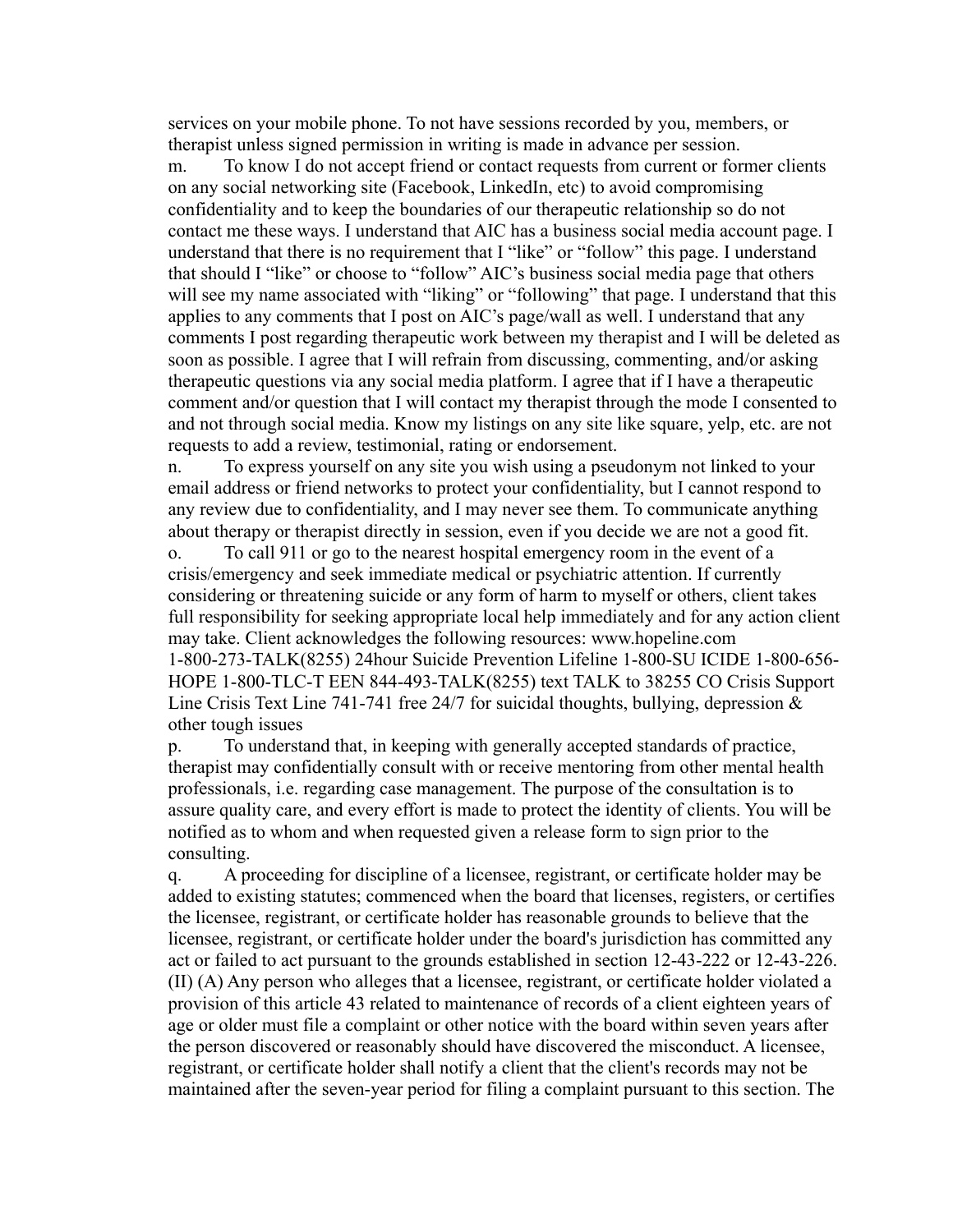required notice must be provided to the client in writing no later than one hundred eighty days after the end of the client's treatment. The notice may be included with the licensee's disclosures pursuant to section 12-43-214 (1) or sent to the client's last-known mailing address. Consistent with all procedural requirements of this article 43, or otherwise required by law, the board must either take disciplinary action on the complaint or dismiss the complaint no later than two years after the date the complaint or notice was filed with the board. (B) The seven-year limitation period specified in subsection  $(1)(a)(II)(A)$  of this section does not apply to the filing of a complaint or other notice with the board for any other violation of this article 43, including the acts described in section 12-43-222 or 12-43-226.

r. If an adult client requests a copy of the file then my policy is to provide a treatment summary. In the rare case that SSA or a disability agency requests a copy with a specific release for the actual record then the entire copy of the file may be released.

s. If a couple/family client needs individual therapy individual(s) will be referred. Otherwise couple/family therapy would need to be terminated and couple/family therapy could not resume, and must have written consent of all parties. The risk is one party could subpoena therapist later while treating one and giving information on the couple/family causing complications. Couple/family clients may have individual break-out sessions to support the goals of the couple/family, for intake and assessment. During break-out sessions with one member of the couple/family, we limit confidentiality, meaning anything that's shared in break-out sessions may be shared with the other member(s) to effectively treat the couple/family, with consent. With consent I will use my best judgment as to whether, when, and to what extent first the disclosing member be given the opportunity to share it or I make disclosure to the couple/family, if appropriate. Such information becomes part of the couple/family client's file, and may indicate need to terminate couples/family therapy if shared information indicates continuing couples/family therapy could cause harm, i.e. ongoing affair or characterological domestic violence. As long as no major extreme conflict exists between siblings, they may both receive services here. If you feel it necessary to talk about matters you absolutely don't want to be shared with anyone then consult with an individual therapist who can treat you individually. This prevents a conflict of interest of an individual and a couple/family. Information gained in break-out sessions may be relevant or essential to proper treatment of couple/family. If I am not free to exercise my clinical judgment regarding the need to bring this information to the couple during therapy I might be placed in a situation where I will have to terminate couples/family therapy. This policy intends to prevent such need for termination. A request for records by anyone in couples/family therapy requires the signed authorization of all privilege holders. Information shared by a collateral is not confidential and may be shared if subpoenaed to testify.

7. METHODS AND TECHNIQUES Therapist integrates trauma-informed mindfulness-based Cognitive Behavioral Therapy, Dialectical Behavioral Therapy, Emotionally Focused Therapy, Solution-Focused Therapy, Acceptance and Commitment Therapy, Motivational Interviewing, and systemic therapies and techniques with a strengths-based approach, utilizing the evidence-based treatment modality appropriate to the client and presenting issues. Issues of special interest are relationships, parenting, trauma, ADHD, anxiety, and depression. Duration is determined by need and measured progress.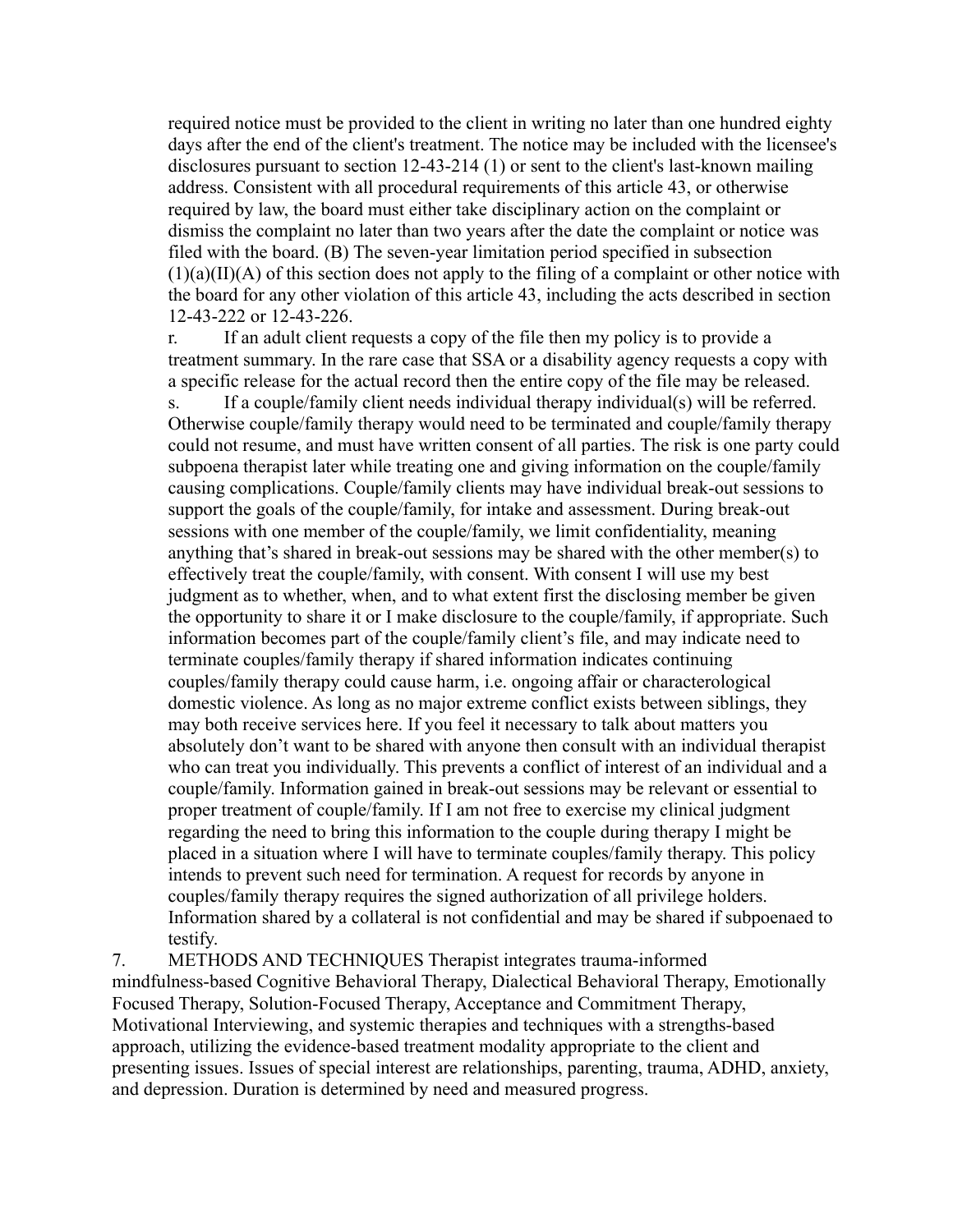8. OUTDOOR THERAPY Spending time outdoors during counseling sessions can be very valuable and is an option when you meet with me. However, you must know that certain situations outdoors may lead to encountering the risk of others in the community seeing a counseling session take place. Similar to group counseling, confidentiality cannot be guaranteed in outdoor counseling settings. However, I will do my best to ensure your physical and emotional safety. Clients agree to inform the counselor of any medical issues that may impact client safety during outdoor sessions (examples include, but are not limited to, allergies or heart conditions).

9. NOTICE OF PRIVACY PRACTICES RECEIPT & ACKNOWLEDGMENT OF NOTICE You have been offered a copy of Therapist's "Notice of Privacy Practices" to read and it is available on our website below. If you have any questions regarding the Notice or your privacy rights, you may inform Therapist.

a. Client Refuses to Acknowledge Receipt

10. SLIDING SCALE FEE WITH PROMPT PAY DISCOUNT AT TIME OF SERVICE 11. DISCLOSURE REGARDING DIVORCE AND CUSTODY LITIGATION If you are involved in divorce or custody litigation, my role as a therapist is not to make recommendations to the court concerning custody or parenting issues. By signing this Disclosure Statement, you agree not to subpoena me to court for testimony or for disclosure of treatment information in such litigation; and you agree not to request that I write any reports to the court or to your attorney, making recommendations concerning custody. The court can appoint professionals, who have no prior relationship with family members, to conduct an investigation or evaluation and to make recommendations to the court concerning parental responsibilities or parenting time in the best interests of the family's children. If you subpoena me or records I will obtain an attorney to oppose it in order to preserve the extremely important therapeutic relationship. Harm may result in the clinical relationship when providers are forced to testify and to share treatment information regarding their children clients. If children client's confidentiality is betrayed it may risk loss of therapeutic alliance and trust. Despite this should client subpoena therapist to testify in court about therapy sessions, therapist testimony in court is limited to statements of fact about therapy sessions conducted with client and attending parties. Therapist is NOT qualified to offer opinions in matters of custody, parental fitness, and topics beyond the scope of the therapy sessions. Therapy sessions are protected by HIPAA and the Colorado Revised Statutes, and client/therapist confidentiality will be invoked during testimony, except where explicit or implied consent has been given by all parties attending those sessions being addressed. The judge may order therapist to testify, and therapist may appeal judge's order under certain extraordinary circumstances. Therapist fee is \$300/hour, "door-to-door", regardless of whether therapist testifies, with a \$600 retainer due prior to the court date. If it is not paid for prior to giving testimony, therapist will inform the judge of that fact.

12. BILLING Should you use insurance benefits, you authorize the release of any medical or other information necessary to process this claim and payment of medical benefits to the undersigned supplier of services (therapist). You also request payment of government benefits either to yourself or to the party who accepts assignment below (therapist). You acknowledge that some specific services are not a covered benefit by insurance and agree to pay, for example, many insurance companies including Medicaid do not cover couples counseling, or non-Axis I diagnoses, and clients are responsible for paying for that. Surprise/Balance billing. Beginning 1/1/2020, Colorado state law protects you from "surprise" or "balance billing." These protections apply when: 1) You receive covered emergency services, other than ambulance services, from an out-of-network provider in Colorado, and/or 2) you unintentionally receive covered services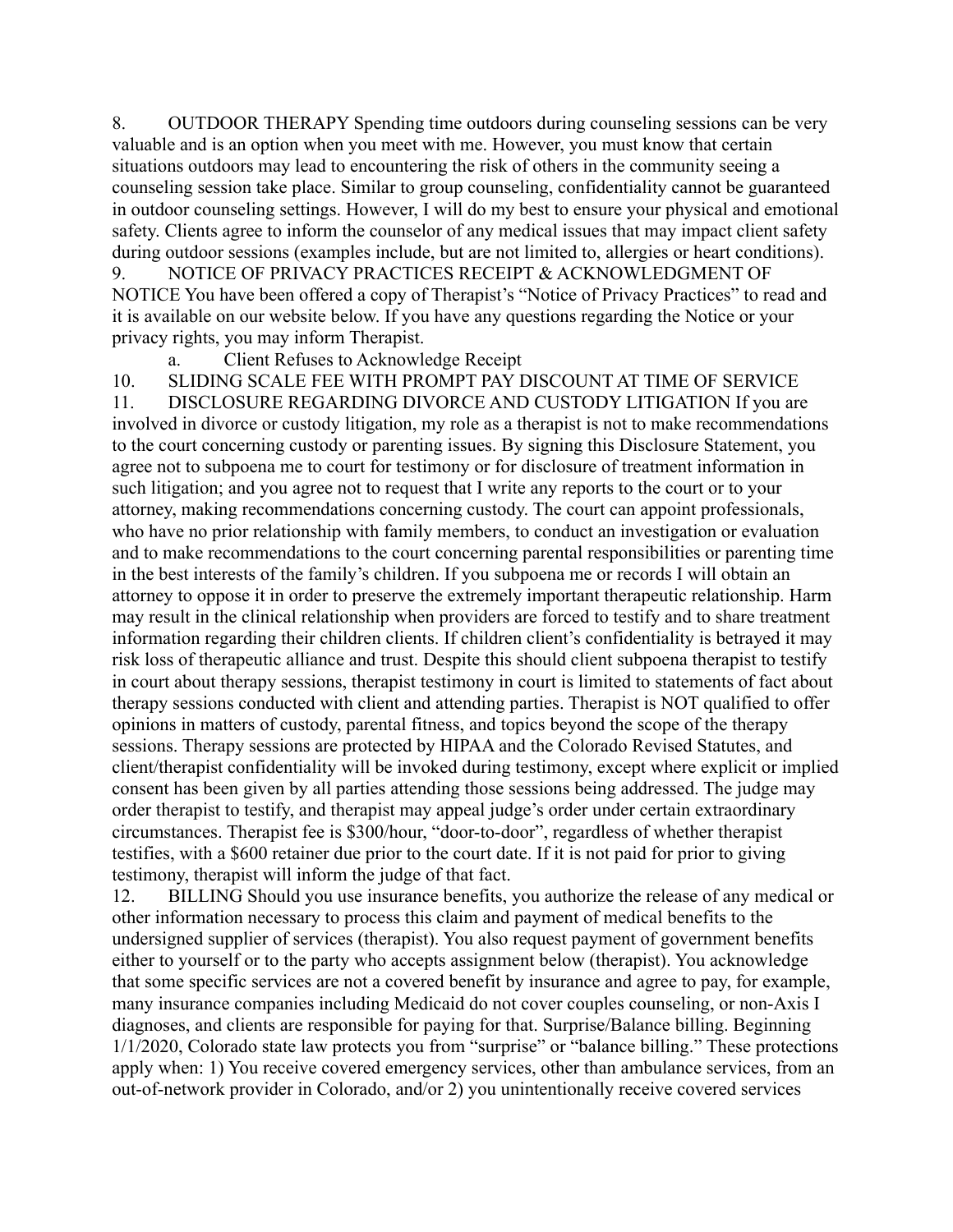from an out-of-network provider at an in-network facility in Colorado. A complete list of client rights and responsibilities is available at

https://www.colorado.gov/pacific/dora/out-network-health-care-provider-reimbursement, at https://www.allinclusivecounseling.com/, or by request through the patient portal.

13. LATE CANCELLATION/NO SHOW/TERMINATION POLICY AGREEMENT You shall keep all scheduled appointments, unless a personal emergency occurs, and shall give notice of at least 24 hours of intention to cancel your appointment. If you leave a message, the date and time of the message will be notice. Cancellations for Monday sessions need to be cancelled by the end of business day (5pm) on Fridays. If appointment is canceled at least one hour, but less than 24 hours, you will be charged \$30 for the scheduled session (LATE CANCEL FEE). Cancellations of less than an hour will be considered a "NO SHOW" and you will be charged a full session fee, unless an emergency occurred determined by therapist. The first time each of these occurs you will not be charged (grace). However, if this should occur a second time, you will be charged. Grace is always given for sickness and unsafe weather/road conditions. You will be responsible to schedule the next appointment. If you do not then Therapist will call once to clarify your wish to continue or end therapy. If you do not respond within a week, therapist will document closure with any reason. Therapist reserves the right to end therapy when appropriate and ethical. We refuse services for safety reasons. In the case that I become disabled, die, or am away on an extended leave of absence (hereinafter "extraordinary event,") the following Mental Health Professional Designee will have access to my client files. If I am unable to contact you prior to the extraordinary event occurring, the Mental Health Professional Designee will contact you. Please let me know if you are not comfortable with the below listed Mental Health Professional Designee and we will discuss possible alternatives at this time. Melissa Bannerot 5540 N Academy Blvd Ste 250 Colorado Springs CO 80918 719-310-6357 LSW 773. In the event that she is unable to perform this function then it will be Beverly Gardner at the same address, 719-660-5281 LPC 1820.

14. RESPONSIBILITIES, PAYMENT FOR THERAPY FINANCIAL AGREEMENT Your appointments will usually be 30 (child), 45 (adult/EAP), or 60-75 (trauma/family) minutes, posted and charged the standard rates, or sliding fee scale below with documentation of your household monthly/annual income. As the financially responsible person for the account you are ultimately responsible for all fees described in this agreement and will pay at time of check-in for all portions of services due in full at the time services are provided by therapist. Payment methods accepted: Cash, Personal Check, or debit or HSA card via Square or Electronic Payment Agreement. A \$25 NSF insufficient fund charge is assessed for returned/declined checks/payments, and checks that are not paid within 2 weeks of being returned to Therapist's office are handled as unpaid bills. Payments after 30 days be assessed late fees. Fee for not paying at time of service is 10%. Unpaid bills may be submitted to collection services, credit reports, court, and the local district attorney's office. You will then be required to make all payments in cash. In persistent cases a discharge from the practice may be appropriate for nonpayment situations. You will be charged for phone consults of 16 minutes and more with therapist based on the standard rates below with a minimum 30 minutes rate. Office hours are 9:00 a.m. to 5:00 p.m. Copy requests are  $$10/1st 300pp + $1/25pp$  after that.

15. TREATMENT AGREEMENT CONSENT AND AUTHORIZATION By signing below I agree to abide by these accepted policy terms of service regarding treatment, disclosure, payment, privacy, late cancellations/no show, fees, billing, and rights. I authorize Therapist to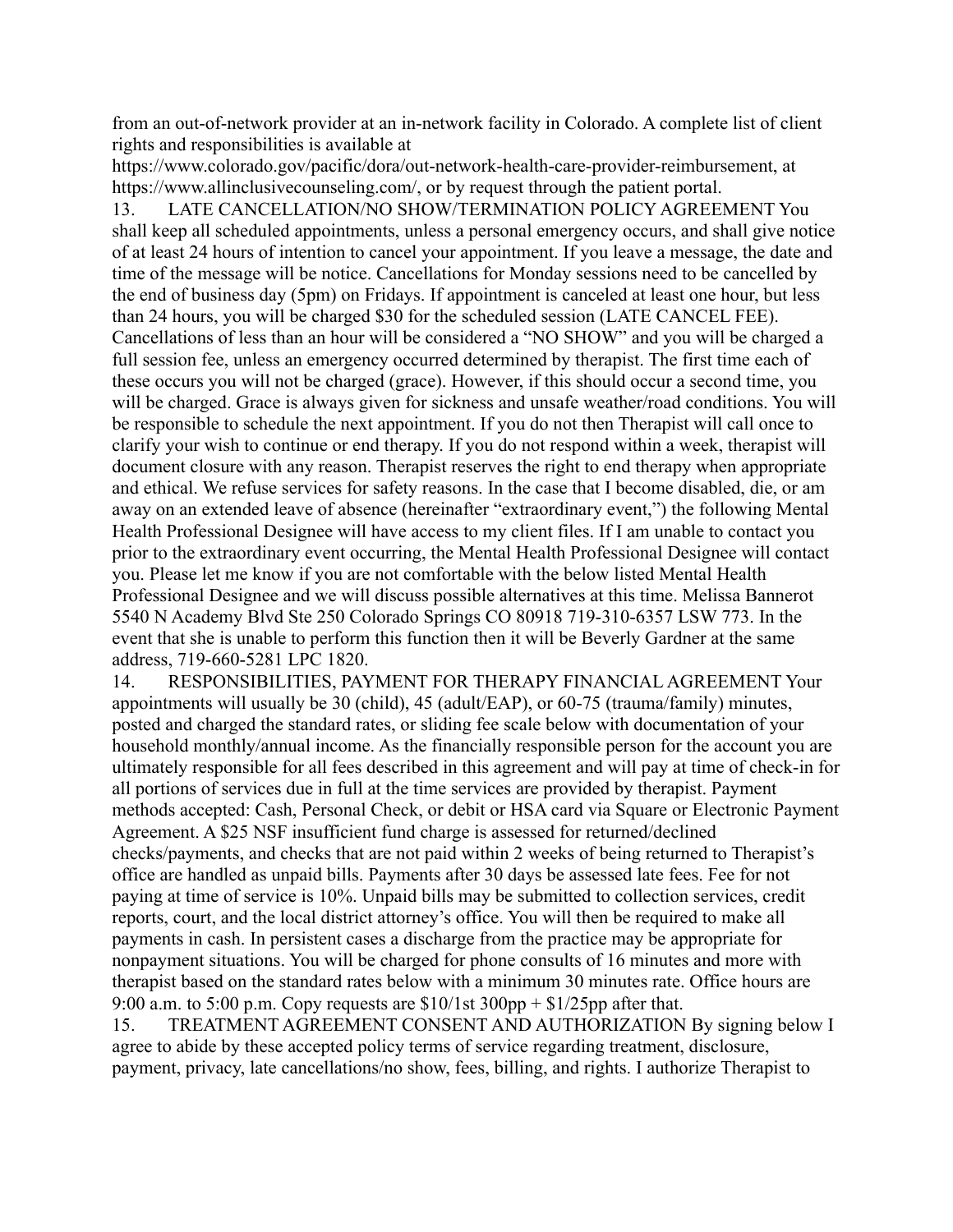provide psychotherapy assessment and/or mental health treatment/services, which may include touch, to me as a client/consumer. I have had an opportunity to discuss this with therapist.

| I have read all the information herein and it has been presented to me          |       |
|---------------------------------------------------------------------------------|-------|
| verbally. I understand the disclosures that have been made to me. I also        |       |
| acknowledge that I have received a copy of this Disclosure Statement if         |       |
| requested. I know my rights as a client or as the client's privilege holder and |       |
| enter this agreement.                                                           |       |
| <b>Print Client's name(s):</b>                                                  | Date: |
| Client's or Privilege Holder's <b>Signature(s):</b>                             |       |
|                                                                                 |       |

**Minor 12 years or older**, as privilege holder, has authority to consent to treatment on their own behalf (CRS 12-43-202.5).

**For a Minor under 12 years old**, who gets to make decisions for this child?

 $\Box$  Guardian ad litem appointed, collateral privilege holder instead of parents  $\Box$  Child legal representative

PLEASE CHECK BOX INDICATING marital status of parents:

 $\Box$  Married (Need either parent's consent, who is collateral privilege holder)

□ Never married, never a court order appointing decision-maker (Need either parent's consent, who is collateral privilege holder)

□ Divorced/Court Order established allocation of parental

responsibilities/decision-making **PROVIDE COPY**

 $\Box$  Parent with Decision-Making for medical and/or mental health decisions is collateral privilege holder and can consent OR

 $\Box$  Joint Decision-Makers (Need both parents' consent, who are collateral privilege holders.

It is best practice that I make efforts to engage with both parents no matter how involved/not to ensure child is not later withdrawn from therapy later by an uninvolved parent viewing therapist as a hired gun and for co-parenting purposes)

Any parent is entitled to receive referral information and/or a treatment summary of services given/needed with or without 1) decision-making authority (CRS 25-1-802) or 2) consent of the minor.

● AAMFT Ethical Principle 2.1 limits on confidentiality Provider Statement Therapist hereby personally and professionally commits to offering you these rights, providing you with the highest quality of service and responding to your needs in the most highly ethical manner, according to the professional standards of care in marriage and family therapy.